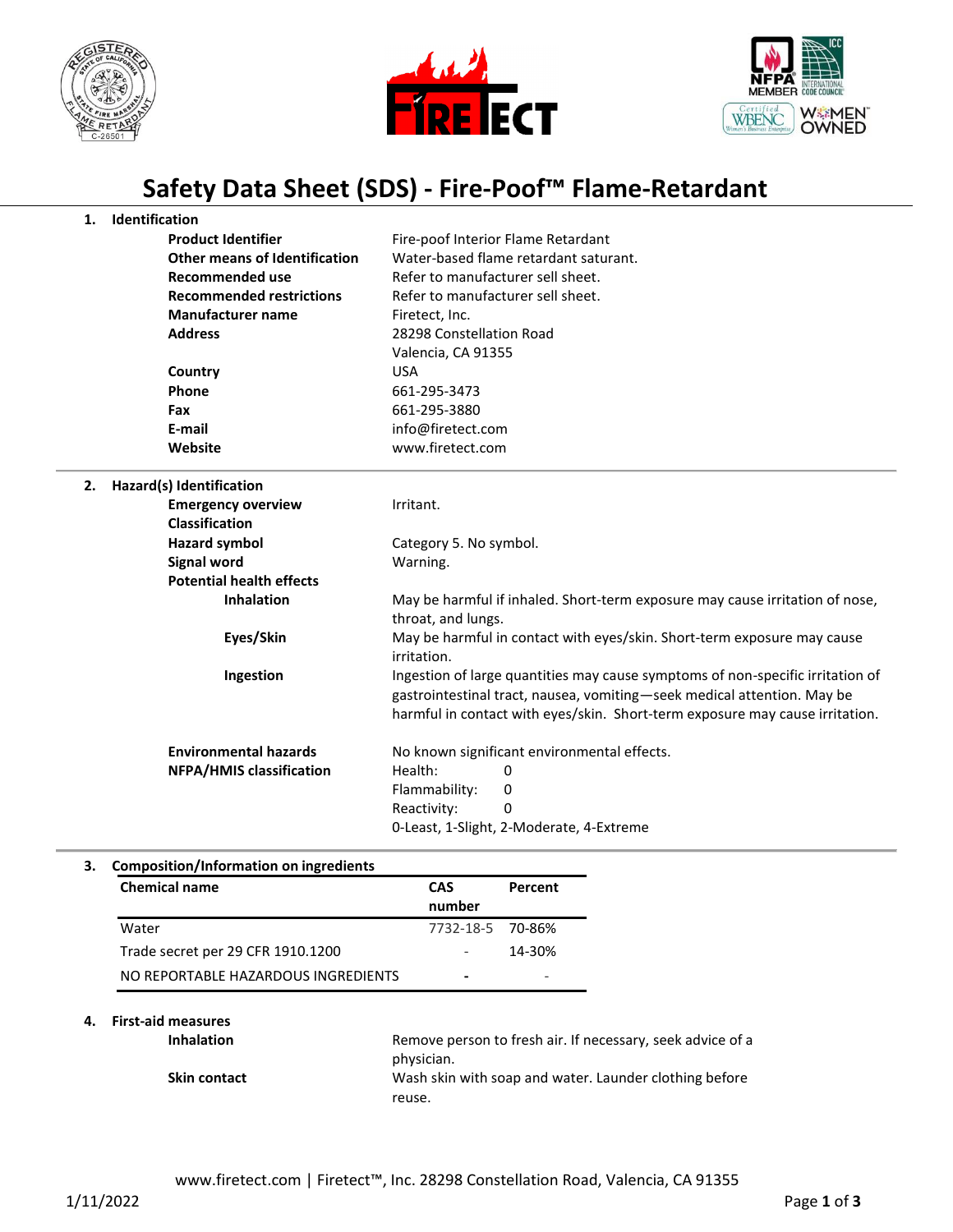| <b>SDS</b> |                                              |                                                                                                      |
|------------|----------------------------------------------|------------------------------------------------------------------------------------------------------|
|            | Eye contact                                  | In case of eye contact, flush with running water for at least                                        |
|            |                                              | 15 minutes. If irritation persists, seek advice of a physician.                                      |
|            | Ingestion                                    | If swallowed, induce vomiting, seek medical attention.                                               |
| 5.         | <b>Fire-fighting measures</b>                |                                                                                                      |
|            | Suitable extinguishing media                 | Carbon dioxide, dry chemical, foam, water spray.                                                     |
|            | Unsuitable extinguishing media               | None.                                                                                                |
|            | <b>Specific hazards arising from</b>         | None.                                                                                                |
|            | the substance or mixture                     |                                                                                                      |
|            | Special protective equipment                 | None.                                                                                                |
|            | and precautions for fire-fighters            |                                                                                                      |
| 6.         | <b>Accidental release measures</b>           |                                                                                                      |
|            | <b>Personnel precautions</b>                 | None.                                                                                                |
|            | <b>Environmental precautions</b>             | Avoid runoff into storm sewers, ditches, and waterways.                                              |
|            | <b>Cleanup measures</b>                      | Spills should be contained, solidified, and placed in suitable                                       |
|            |                                              | containers for disposal. Wash exposed skin with soap and water.                                      |
| 7.         | <b>Handling and storage</b>                  |                                                                                                      |
|            | <b>Precautions for safe handling</b>         | Avoid breathing mist. Avoid prolonged skin contact.                                                  |
|            | <b>Engineering controls</b>                  | Use local exhaust ventilation if sprayed inside. Otherwise,                                          |
|            |                                              | general ventilation is adequate.                                                                     |
|            | <b>Conditions for safe storage</b>           | Store upright in original sealed container in a cool, dry                                            |
|            |                                              | location away from light and strong frost.                                                           |
|            | <b>Storage temperature</b>                   | Store between 40°F and 1000°F. Keep cap on container at all times.                                   |
|            | <b>Shelf life</b>                            | Shelf life is 5 years, if unopened.                                                                  |
| 8.         | <b>Exposure controls/Personal protection</b> |                                                                                                      |
|            | <b>VOC</b>                                   | 0 Grams/Liter                                                                                        |
|            | <b>Exposure controls</b>                     | Use appropriate engineering controls such as proper                                                  |
|            |                                              | ventilation. Where such systems are not effective, wear suitable personal                            |
|            |                                              | protective equipment, which performs satisfactorily and meets OSHA or other<br>recognized standards. |
|            | Personal protective equipment                |                                                                                                      |
|            | <b>Eye/Face protection</b>                   | Wear goggles to avoid overspray and splashing. Eye and face                                          |
|            |                                              | protection should be in accordance with OSHA 29 CFR 1910.133.                                        |
|            | Hand/Arm protection                          | Rubber or plastic gloves are recommended.                                                            |
|            | <b>Respiratory protection</b>                | Use an N-95 or P-95 mask.                                                                            |
|            |                                              | If used in a confined area, use respirators in accordance with 29 CFR                                |
|            |                                              | 1910.134(d)(3)(i)(A) Table 1, 29 CFR 1910.134(d)(3)(iii)(B) and 29 CFR                               |
|            |                                              | 1910.134(d)(3)(iv)(B).                                                                               |
| 9.         | <b>Physical and chemical properties</b>      |                                                                                                      |
|            | Appearance                                   |                                                                                                      |
|            | <b>Physical state</b>                        | Liquid.                                                                                              |
|            | Color                                        | Clear.                                                                                               |
|            | Odor                                         | Very faint odor.                                                                                     |
|            | <b>Odor threshold</b>                        | Not applicable.                                                                                      |
|            | рH                                           | $6.5 - 7.0$                                                                                          |
|            | % volatile by vol                            |                                                                                                      |
|            | <b>Freezing point</b>                        | $32^{\circ}F$                                                                                        |
|            | <b>Boiling point</b>                         | $212^{\circ}F$                                                                                       |
|            | <b>Specific gravity</b>                      | 1.08                                                                                                 |
|            | <b>Evaporation rate</b>                      |                                                                                                      |
|            | Vapor pressure                               | Same as water.                                                                                       |
|            | <b>Vapor density</b>                         | Same as water.                                                                                       |
|            |                                              |                                                                                                      |